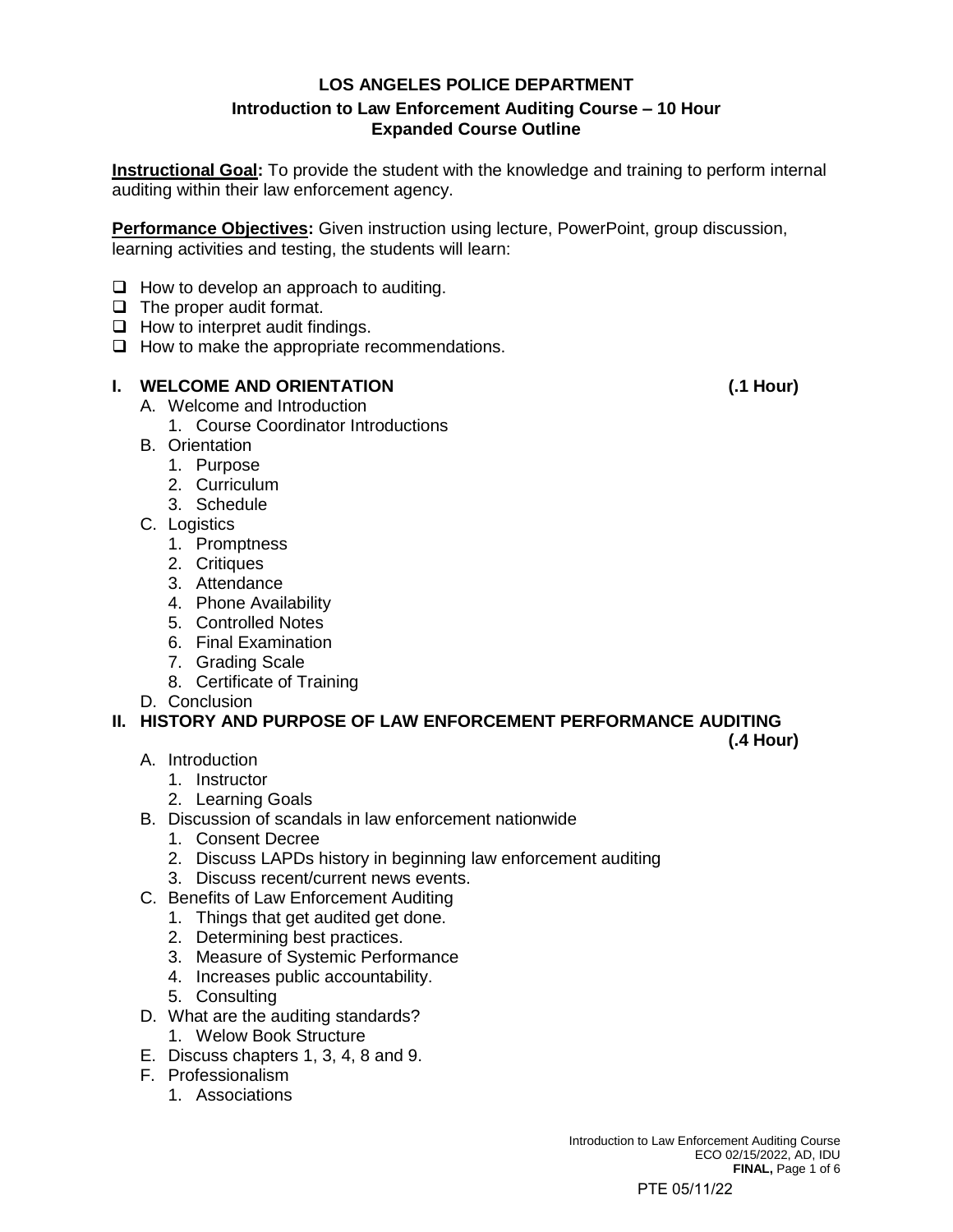### **Introduction to Law Enforcement Auditing Course – 10 Hour Expanded Course Outline**

- 2. The significance of certification
- G. Conclusion

## **III. AUDIT PLANNING/RISK ASSESSMENT (1.0 Hours)**

- A. Introduction
	- 1. Introduction of instructors
	- 2. Instructors' experience
	- 3. Explain the lesson instructional goal and performance objectives.
- B. Audit Planning
	- 1. Definition of Internal Auditing
- C. Types of Audits
	- 1. Compliance Audit
	- 2. Performance Audit
	- 3. InformationSystems Audits
	- 4. Special Assignments
- D. Points to consider when planning:
	- 1. Determing objectives, scope and methodology.
	- 2. An understanding of the audited area.
	- 3. Communication with management and others.
	- 4. Project meetings.
	- 5. A checklist for the planning process.
	- 6. Procedures for fuel work and data collection.
	- 7. A detailed audit plan.
- E. Audit Planning
	- 1. Written notification.
	- 2. Create an audit work plan.
	- 3. Audit program/CPTI\Matrix.
	- 4. Required documents.
	- 5. Meetings.
- F. The "*Big Picture"* behind the audit!!!
	- 1. Cost.
	- 2. User needs.
	- 3. Risk.
	- 4. Benefit.
- G. Audit gathering.
	- 1. Identify what is currently going on.
	- 2. Conduct fact finding interviews, surveys, inspections and observations.
	- 3. Condition.
- H. Risk
	- 1. Definition of Risk
	- 2. Risk Assessment:
- I. Types of Risk
	- 1. Inherent Risk.
	- 2. Control Risk.
	- 3. Audit (Detection) Risk
- J. Consequences (Impact)
	- 1. Injury.
	- 2. Embarrassment to the organization and self.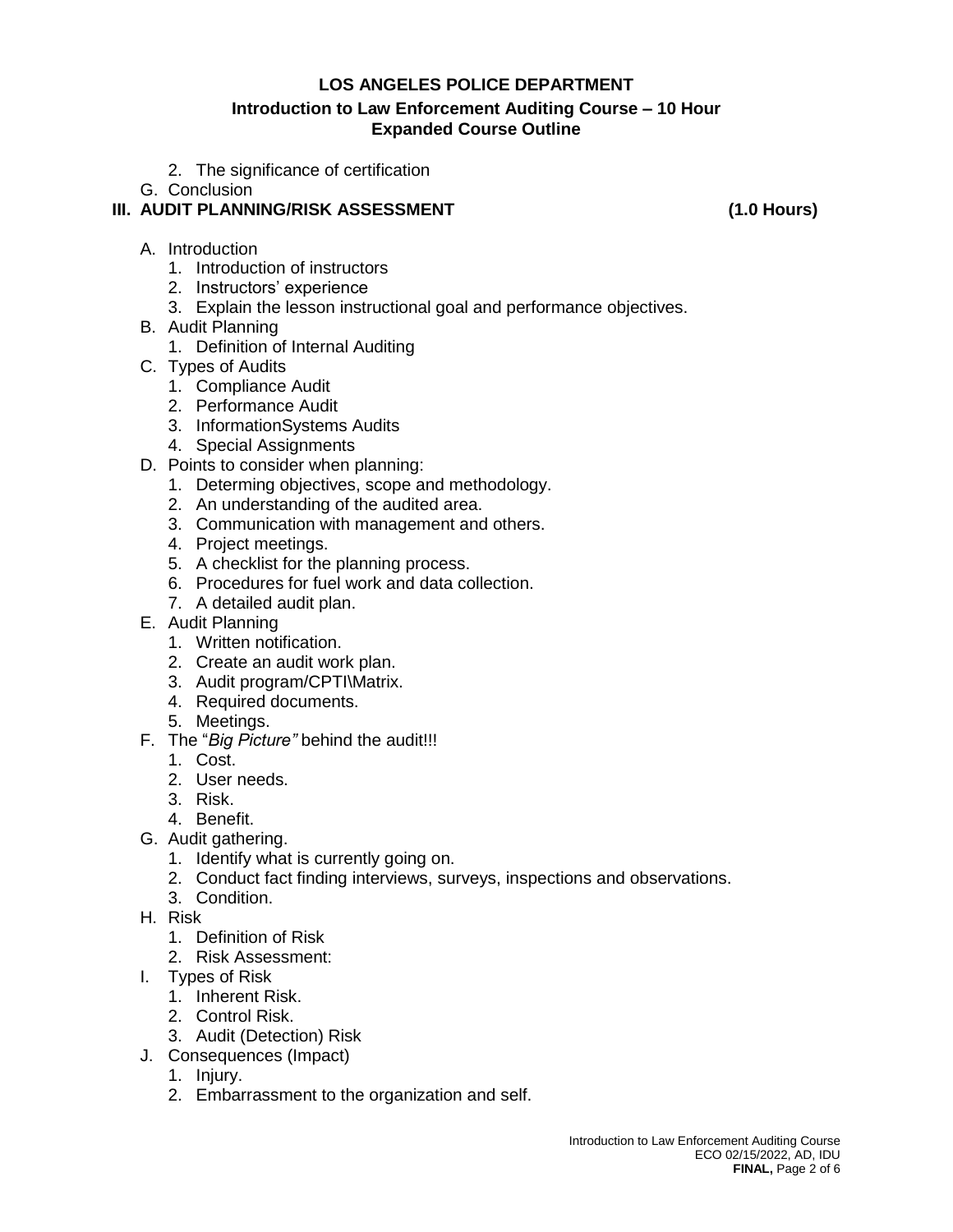### **Introduction to Law Enforcement Auditing Course – 10 Hour Expanded Course Outline**

- 3. Criminal liability.
- 4. Civil liability.
- 5. Loss of public confidence.
- K. Assessing Risk
- L. Things to keep in mind when assessing risk.
	- 1. Controls
	- 2. Auditor's role
- M. Audits
	- 1. Audit Gathering
	- 2. Types of audits:
	- 3. Planning

## N. *LEARNING ACTIVITY:* Audit Team Selection

- 1. One person or multiple audit teams.
- 2. Determine who is needed.
- O. Entrance Meetings
- P. Field Work Meetings
- Q. Exit Meetings
- R. Audit planning
	- 1. Opportunity.
	- 2. Key learning points.
- S. Conclusion
	- 1. The instructor will renew module content.
	- 2. The instructor will answer any student questions.

# **IV. AUDIT WORK PLANS (1.0 Hours)**

- A. Introduction
	- 1. Instructor
	- 2. Learning Objectives"
- B. AWP Pro's and Con's
	- 1. Con's
- C. Detail of an AWP
- D. Headings of an AWP
	- 1. Scope.
	- 2. Methodology.
	- 3. Objectives.
	- 4. Audit Staff.
	- 5. Reference Material.
	- 6. Any Additional Matters.
- E. Source Document Sample
	- 1. Office of Operations Order
- F. *LEARNING ACTIVITY:* Writing Clear Objectives
- G. Conclusion:

## **V. POPULATION AND SAMPLING (1.0 Hours)**

- A. Introduction
	- 1. Introduction of instructors
	- 2. Goals and Objectives
- B. Testing !00%/Sampling
	- 1. Things to consider during the planning of the audit.
- C. Testing 100%

Introduction to Law Enforcement Auditing Course ECO 02/15/2022, AD, IDU **FINAL,** Page 3 of 6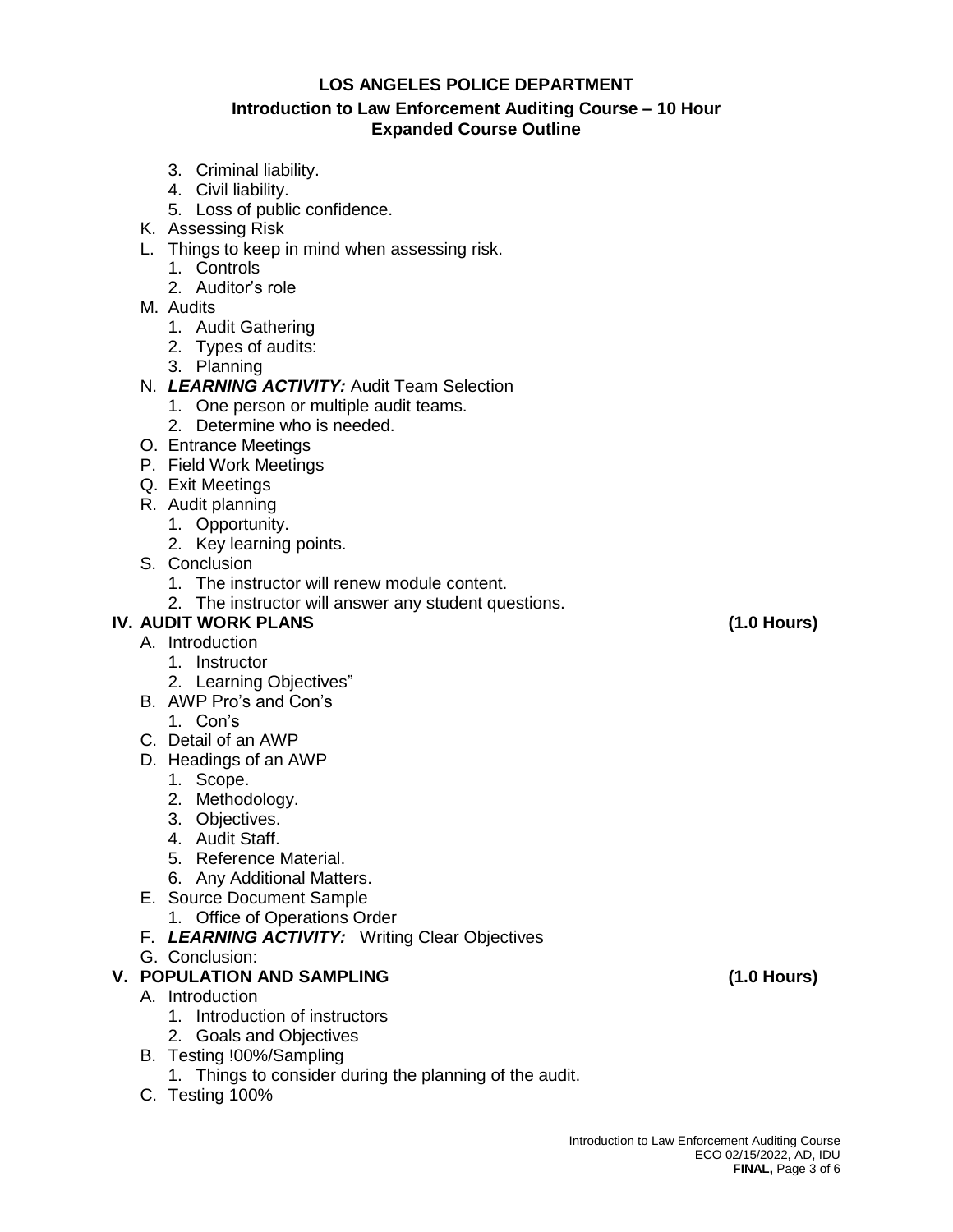### **Introduction to Law Enforcement Auditing Course – 10 Hour Expanded Course Outline**

- 1. Eliminate sampling risk.
- 2. Best suited for small populations, high profile subject matter and dated that can be readily assessed.
- 3. Errors associated with testing large populations.
- 4. Auditor fatigue can cause mistakes to occur.
- D. *LEARNING ACTIVITY:* Time Required for Testing 100% of Population
- E. Types of Sampling
	- 1. Random sampling.
	- 2. Non random sampling create.
- F. Random Sampling
	- 1. Laws of Probability.
- G. Sample Size Calculator
	- 1. Provides a systematic valid sample size.
	- 2. Sample size is then randomized to produce your random sample.
- H. Stratification of Population
	- 1. Separate population into groups.
	- 2. Proportional stratification.
- I. *LEARNING ACTIVITY:* Stratification
	- 1. Stratifying Districts
- J. *LEARNING ACTIVITY:* Identifying Your Population
	- 1. Identifying population of arrest reports.
- K. Conclusion

# **VI. FIELD WORK (.3 Hours)**

- A. Introduction
	- 1. Instructor.
	- 2. Learning objectives.
- B. Working Papers
	- 1. The main documentary evidence of audit testing, discussions and observations.
	- 2. Serves as the record of the audit work performed.
- C. Good Working Papers (Evidence)
	- 1. Sufficient.
	- 2. Appropriate.
- D. Indexing the Audit Documents
	- 1. Indexing is a process used to identify.
- E. Referencing and the Audit Trail
	- 1. Develop a referencing system that easily identifies each audit finding
	- 2. Ensure that your system of referencing establishes a clear and concise *audit trail*.
	- 3. The *Audit Trail*.
	- 4. Discussing the Audit Trail
- F. Conclusion
	- 1. The instructor will review module content.

## **VII.Capturing & Analysis of Field Work Data (1 Hour)**

- A. Introduction
	- 1. Instructor
	- 2. Learing Objectives
- B. Types of Audit Evidence
	- 1. Physical.
	- 2. Documentary.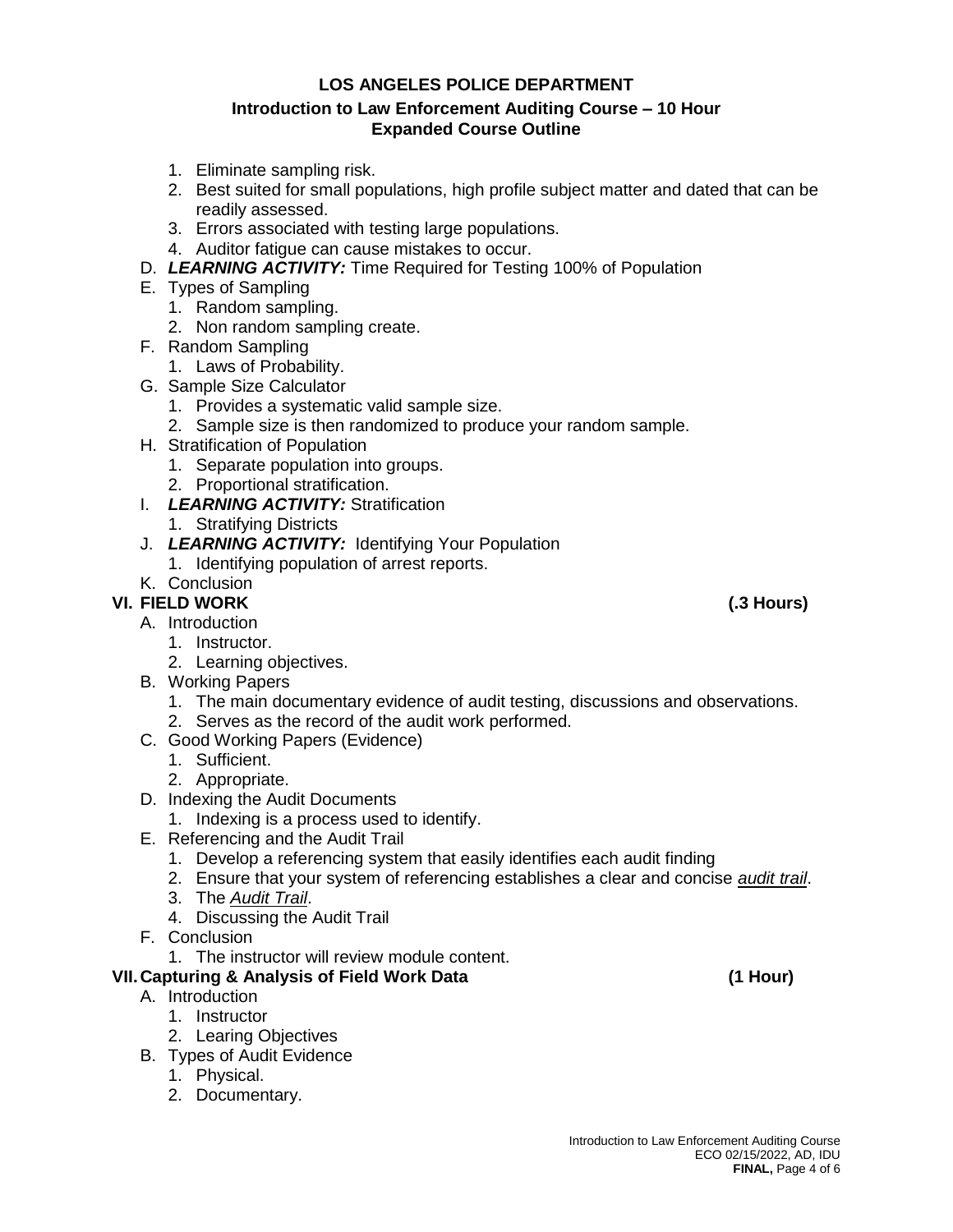### **Introduction to Law Enforcement Auditing Course – 10 Hour Expanded Course Outline**

- 3. Testimonial.
- C. Test of Evidence
	- 1. Tests of audit evidence include: Sufficiency and Appropriateness
	- 2. Evidence should be sufficient to measure the quantity of evidence used for addressing the audit objectives and supporting findings and conclusions
- D. Common ways to Capture Data
	- 1. No Method.
	- 2. Basic Spreadsheet.
	- 3. Written Memos.
	- 4. Pictures.
	- 5. Manipulated Data Files.
	- 6. Survey Instruments.
	- 7. Compliance/Performance Testing Instrument.
- E. Expanded discussion of benefits and drawbacks of using of a Compliance/Performance Testing Instrument
	- 1. Benefits
	- 2. Drawbacks
- F. Main Components of a Compliance/Performance Testing Instrument
	- 1. Basic Tracking Information
	- 2. Questions
	- 3. Answers
	- 4. Crib Sheet
	- 5. Comments
- G. Pilot testing
	- 1. Benefits
	- 2. Drawbacks
- H. *LEARNING ACTIVITY:* Development of CPTI Questions
- I. *LEARNING ACTIVITY:* Using an Audit Matrix to Evaluate Arrest Reports
- J. *LEARNING ACTIVITY:* Yellow Book Referencing elements of a finding (Criteria, Condition, Cause, Effect, and Recommendation)
- K. Elements of a finding
	- 1. Criteria
	- 2. Condition
	- 3. Cause
	- 4. Effect
	- 5. Recommendations
- G. Conclusion
	- 1. The instructor will review module content
- **VIII. REPORT WRITING (2 Hours)**
	- A. Introduction
		- 1. Instructor
		- 2. The instructor will explain the lesson instructional goals and performance objectives.
	- B. Report Segmentation
	- C. Audit Report Format
		- 1. Overview (Executive Summary)
		- 2. Purpose
		- 3. Background/Prior Audits
		- 4. Scope and Methodology